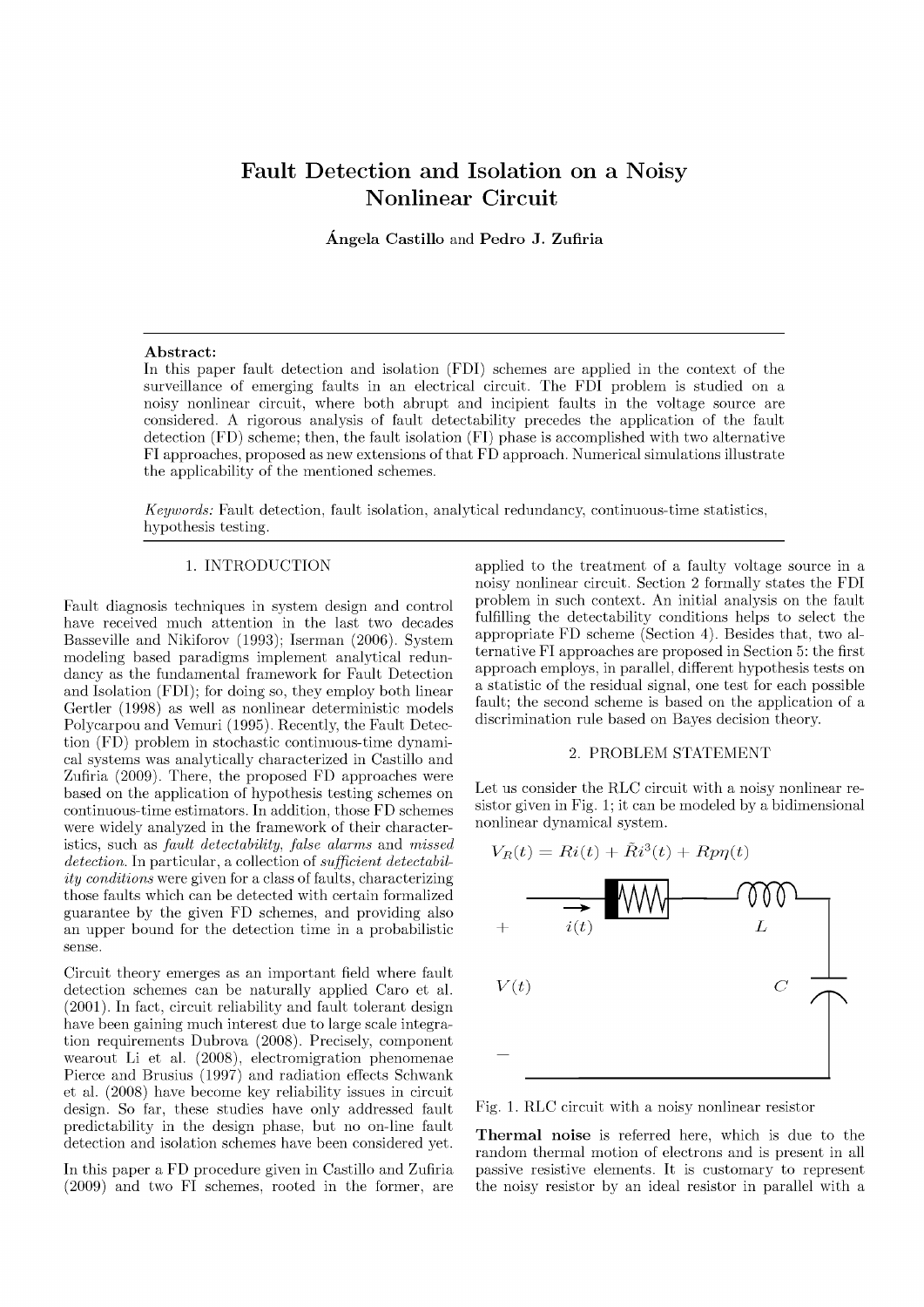current noise source. The noise source generates a stream of electrons, but they are assumed to be generated at a rate so high that the noise current appears continuous. In that case, and assuming that the resistor is held at constant temperature, the actual noise current can be modelled by a constant *p* multiplying a white Gaussian noise process (WGN):

$$
i_n(t) \triangleq p\eta(t).
$$

More information about thermal noise can be found in Franco (2002); and about modeling the noise current by WGN the reader is referred to the book Larson and Shubert (1979).

In order to obtain the circuit model, the relationship between current and voltage in the resistor must be first considered:

$$
V_R(t) = Ri(t) + \tilde{R}i^3(t) + Rp\eta(t), \quad \eta(t) \triangleq WGN
$$

where the term  $p\eta(t)$  represents the effect of thermal noise, briefly explained earlier.

Regarding the inductor and the capacitor, the well-known relations are: *di(t)* 

$$
V_L(t) = L \frac{di(t)}{dt},
$$
  

$$
V_C(t) = \frac{1}{C} \int_0^t i(\tau) d\tau
$$

so that, based on the Kirchhoff's voltage law

$$
V(t) = V_L(t) + V_R(t) + V_C(t),
$$

and assuming the current can be measured, the circuit model is given by the system

$$
\frac{dV_C(t)}{dt} = \frac{1}{C}i(t),
$$
\n
$$
\frac{di(t)}{dt} = -\frac{1}{L}V_C(t) - \frac{R}{L}i(t) - \frac{\tilde{R}}{L}i^3(t) - \frac{R}{L}p\eta(t) + \frac{1}{L}V(t),
$$
\n
$$
y(t) = i(t).
$$

Under healthy conditions the voltage source is generating a constant voltage

$$
V(t) = V_0, \quad 0 \le t < T_0,
$$

where  $T_0$  is the time instant when a fault occurs in the circuit.

So, the model can be rewritten as

$$
\frac{dV_C(t)}{dt} = \frac{1}{C}i(t) \n\frac{di(t)}{dt} = -\frac{1}{L}V_C(t) - \frac{R}{L}i(t) - \frac{\tilde{R}}{L}i^3(t) - \frac{R}{L}p\eta(t) \n+ \frac{1}{L}V_0 + \beta(t - T_0)\phi(t) \ny(t) = i(t), \quad 0 \le t < T_0.
$$

where  $\phi(t)$  represents the fault function and  $\beta(t - T_0)$  its time profile.

Concerning the possible faults, it is also assumed that the circuit suffers a fault whose consequences are entirely reflected as a change in the voltage function  $V(t)$ , more specifically it can only suffer one of the three different types of faults explained below:

**1. The source suddenly short-circuits.** The voltage function is then

$$
V(t) = \begin{cases} V_0, & t < T_0, \\ 0, & t \ge T_0. \end{cases}
$$

In this case, the system model after the fault occurs is given by

$$
\frac{dV_C(t)}{dt} = \frac{1}{C}i(t),
$$
\n
$$
\frac{di(t)}{dt} = -\frac{1}{L}V_C(t) - \frac{R}{L}i(t) - \frac{\tilde{R}}{L}i^3(t) - \frac{R}{L}p\eta(t) + 0,
$$
\n
$$
y(t) = i(t), \quad t \ge T_0.
$$

Hence, the fault and its time profile function result in  *1* 

$$
\phi_1(t) = -\frac{V_0}{L},
$$
  

$$
\beta_1(t - T_0) = \begin{cases} 0, & t < T_0, \\ 1, & t \ge T_0, \end{cases}
$$

being this fault an abrupt fault.

2. The source voltage decreases slowly from  $V_0$  to 0, that is the voltage function takes the form:

$$
V(t) = \begin{cases} V_0, & t < T_0, \\ V_0 e^{-\alpha(t - T_0)}, & t \ge T_0, \end{cases}
$$
 (1)

with  $\alpha > 0$ .

When the fault takes place the system becomes:  $dV_C(t) = 1$ 

$$
\frac{dE(t)}{dt} = \frac{1}{C}i(t),
$$
\n
$$
\frac{di(t)}{dt} = -\frac{1}{L}V_C(t) - \frac{R}{L}i(t) - \frac{\tilde{R}}{L}i^3(t)
$$
\n
$$
-\frac{R}{L}p\eta(t) + \frac{V_0}{L}(e^{-\alpha(t-T_0)}),
$$
\n
$$
y(t) = i(t), \quad t \ge T_0,
$$

corresponding to the incipient fault:

$$
\phi_2(t) = -\frac{V_0}{L},
$$
\n
$$
\beta_2(t - T_0) = \begin{cases}\n0, & t < T_0, \\
1 - e^{-\alpha(t - T_0)}, & t \ge T_0,\n\end{cases}
$$
\n(2)

where  $\alpha > 0$ .

3. **Voltage source faults periodically.** The voltage function becomes a piecewise constant function, as for example

$$
V(t) = \begin{cases} V_0, & t < T_0, \\ 0, & T_0 < t \le T_0 + \Delta t, \\ V_0, & T_0 + \Delta t < t \le T_0 + 2\Delta t, \\ 0, & T_0 + 2\Delta t < t \le T_0 + 3\Delta t, \\ \dots \end{cases}
$$

with  $\Delta t > 0$ .

The system with this fault is  $\frac{1}{1}$ 

$$
\frac{dV_C(t)}{dt} = \frac{1}{C}i(t),
$$
  
\n
$$
\frac{di(t)}{dt} = -\frac{1}{L}V_C(t) - \frac{R}{L}i(t) - \frac{\tilde{R}}{L}i^3(t) - \frac{R}{L}p\eta(t) + \frac{V(t)}{L}
$$
  
\n
$$
y(t) = i(t), \quad t \ge T_0,
$$

where  $V(t)$  is the piecewise constant function given above. In this case, the fault and profile functions are:

$$
\phi_3(t) = \frac{V(t) - V_0}{L},
$$

<sup>&</sup>lt;sup>1</sup> See the general model in reference Castillo and Zufiria (2009).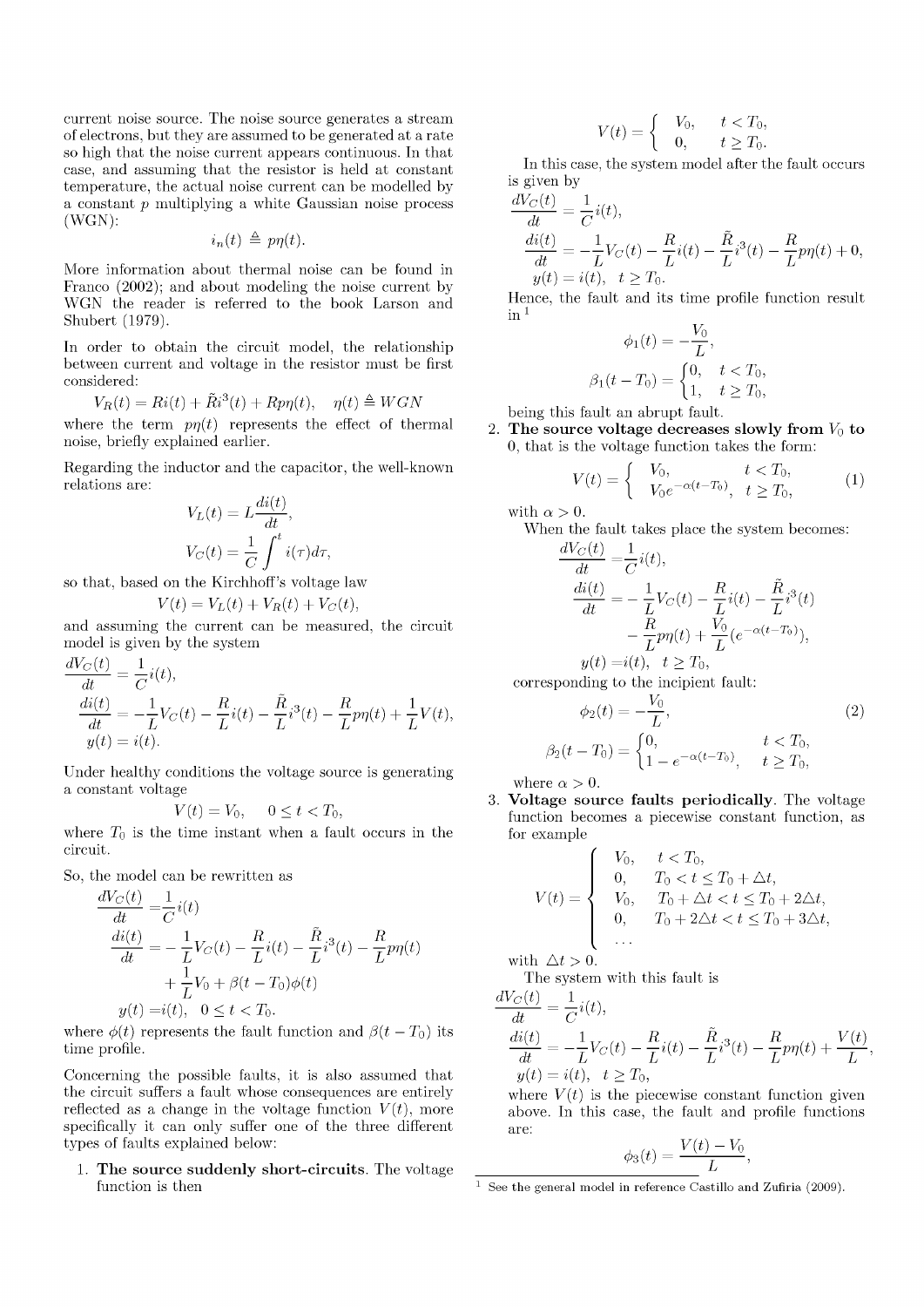$$
\beta_3(t - T_0) = \begin{cases} 0, & t < T_0, \\ 1, & t \ge T_0. \end{cases}
$$

# 3. RESIDUAL GENERATION

The observer equations, required by any of the here proposed FDI schemes, are given in this problem by

$$
\frac{d\hat{V}_C(t)}{dt} = \frac{1}{C}i(t) + \lambda_1(\hat{V}_C(t) - V_C(t))
$$
\n
$$
\frac{d\hat{i}(t)}{dt} = -\frac{R}{L}i(t) - \frac{\tilde{R}}{L}i^3(t) - \frac{V_C(t)}{L} + \frac{V_0}{L} + \lambda_2(\hat{i}(t) - i(t))
$$
\n
$$
\hat{i}(0) = i(0),
$$

with  $\lambda_k < 0, \; k = 1, 2$ . See Castillo and Zufiria (2009) for a more detailed explanation.

Hence, the **residual** components will be given by

$$
\epsilon_1(t) = V_C(t) - \hat{V}_C(t),
$$
  

$$
\epsilon_2(t) = i(t) - \hat{i}(t),
$$

and its evolution is determined by the system

$$
\begin{aligned}\n\frac{d\epsilon_1(t)}{dt} &= \lambda_1 \epsilon_1(t), \\
\frac{d\epsilon_2(t)}{dt} &= \lambda_2 \epsilon_2(t) - \frac{R}{L} p\eta(t) + \beta_k(t - T_0)\phi_k(t), \\
\epsilon_1(0) &= \epsilon_2(0) = 0,\n\end{aligned}
$$

where  $t \geq 0$  and  $k \in \{1,2,3\}$ . Solving that residual equations leads to  $\overline{a}$ 

$$
\epsilon_1(t) = 0,
$$
  
\n
$$
\epsilon_2(t) = \int_0^t e^{\lambda_2(t-\tau)} p^* \eta(\tau) d\tau
$$
  
\n
$$
+ \int_0^t e^{\lambda_2(t-\tau)} \beta_k(\tau - T_0) \phi_k(\tau) d\tau,
$$

where  $p^* = -\frac{R}{L}p$ , and  $\eta^*(t) = p^*\eta(t)$  is a WGN process with zero mean and autocorrelation function

$$
R_{\eta^*}(t_1, t_2) = (p^*)^2 \delta(t_1 - t_2).
$$

Since  $\epsilon_1(t) = 0$ ,  $\forall t \geq 0$  the FDI process is uniquely based on the residual component  $\epsilon_2(t)$ . For the sake of simplicity  $\epsilon_2(t)$  is renamed as  $\epsilon(t)$  in the following.

The next step is the construction of the corresponding FDI scheme, based on the analysis of the **residual**  $\epsilon(t) = i(t)$  $\hat{i}(t)$ .

# 4. FAULT DETECTION. DETECTABILITY CONDITIONS

The key element in the detection approach is the following hypotheses test on the residual mean

$$
H_0: E[\epsilon(t)] = 0,
$$
  

$$
H_1: E[\epsilon(t)] \neq 0.
$$

In order to construct the test, its size  $\gamma$  (0 <  $\gamma$  < 1) must be set first. Since  $\gamma$  represents also the false alarm rate at each instant of time  $t, \, \gamma$  must be selected by considering the consequences of a false alarm and a missing fault in the problem under consideration. Precisely, a false alarm may imply to stop the circuit functioning and to replace the (non-faulty) voltage source, whereas a missing fault

will result in a short circuit. If  $\gamma \approx 1$  is taken, a fault in the source will be detected quickly, but the number of replacements of right voltage sources (false alarms) may be excessive. Otherwise, if  $\gamma \approx 0$  then non-faulty sources would be rarely replaced due to false alarms but the detection of a fault could happen too late. Hence there is a compromise between the two extreme situations, depending on the preferences imposed by the real circuit operating conditions. In this work  $\gamma = 0.05$  will be taken.

Concerning the choice of a mean estimator for the test<sup>2</sup>, the simplest one is

$$
\mu(t) = \epsilon(t),
$$

so that its capability for detecting any of the three possible faults which can occur in the voltage source must be evaluated; equivalently one must see if those faults fulfil the sufficient detectability condition associated with that raw estimator.

Since the faults in this problem are represented by nonpositive deterministic functions  $\phi_k(t)$ , the detectability conditions (given in Castillo and Zufiria (2009)) for the proposed estimator consist of the existence of a value  $T_0^*$ such that

$$
\beta_k(t - T_0)\phi_k(t) \le -\varepsilon \quad \forall t > T_0^* \ge T_0,
$$

where  $\varepsilon > \varepsilon_k(\mu, \gamma, \vartheta)$ 

$$
=-\lambda\lim_{t\to\infty}\Big(h_{\frac{\gamma}{2}}\sqrt{Var_{\mu/H_0}(t)}+h_{\frac{\vartheta}{2}}\sqrt{Var_{\mu/\{H_1,\phi_k\}}(t)}\Big)
$$

for  $k \in \{1, 2, 3\}$  (corresponding to each one of the possible faults).

In order to follow the detectability analysis, a new parameter  $\vartheta$  must be set, since it is required for the definition of *detectability* established in Castillo and Zufiria (2009)). For simplicity,  $\vartheta = \gamma = 0.05$  is taken in this work, and so  $h_{\frac{\vartheta}{2}} = h_{\frac{\gamma}{2}} = 1.96$ . Then, the required variances are

$$
Var_{\mu/H_0}(t) = Var_{\epsilon/H_0}(t) = R_{\epsilon/H_0}(t, t)
$$
  
=  $-\frac{\sigma_{\eta^*}^2}{2\lambda}(1 - e^{2\lambda t}) \xrightarrow[t \to \infty]{} -\frac{\sigma_{\eta^*}^2}{2\lambda} = -\frac{R^2}{2\lambda}.$ 

And, since fault functions are deterministic

$$
Var_{\mu/\{H_1,\phi_k\}}(t) = Var_{\mu/H_0}(t),
$$

so that

$$
\varepsilon_k(\mu, \gamma, \vartheta) = 1.96 \frac{R^2}{L^2} p^2
$$

for the three faults  $(\forall k \in \{1, 2, 3\})$ .

It is straightforward to check now if each one of the faults fulfills the corresponding sufficient detectability condition:

1. For the first abrupt fault with  $\phi_1(t) = -\frac{v_0}{L}$ , the sufficient detectability condition is

$$
V_0 > 1.96 \frac{R^2}{L} p^2.
$$

If this condition is fulfilled, there is a guarantee for the first fault to be detected by the FD approach

<sup>2</sup> Some more proposals of mean estimators can be found in Castillo and Zufiria (2009).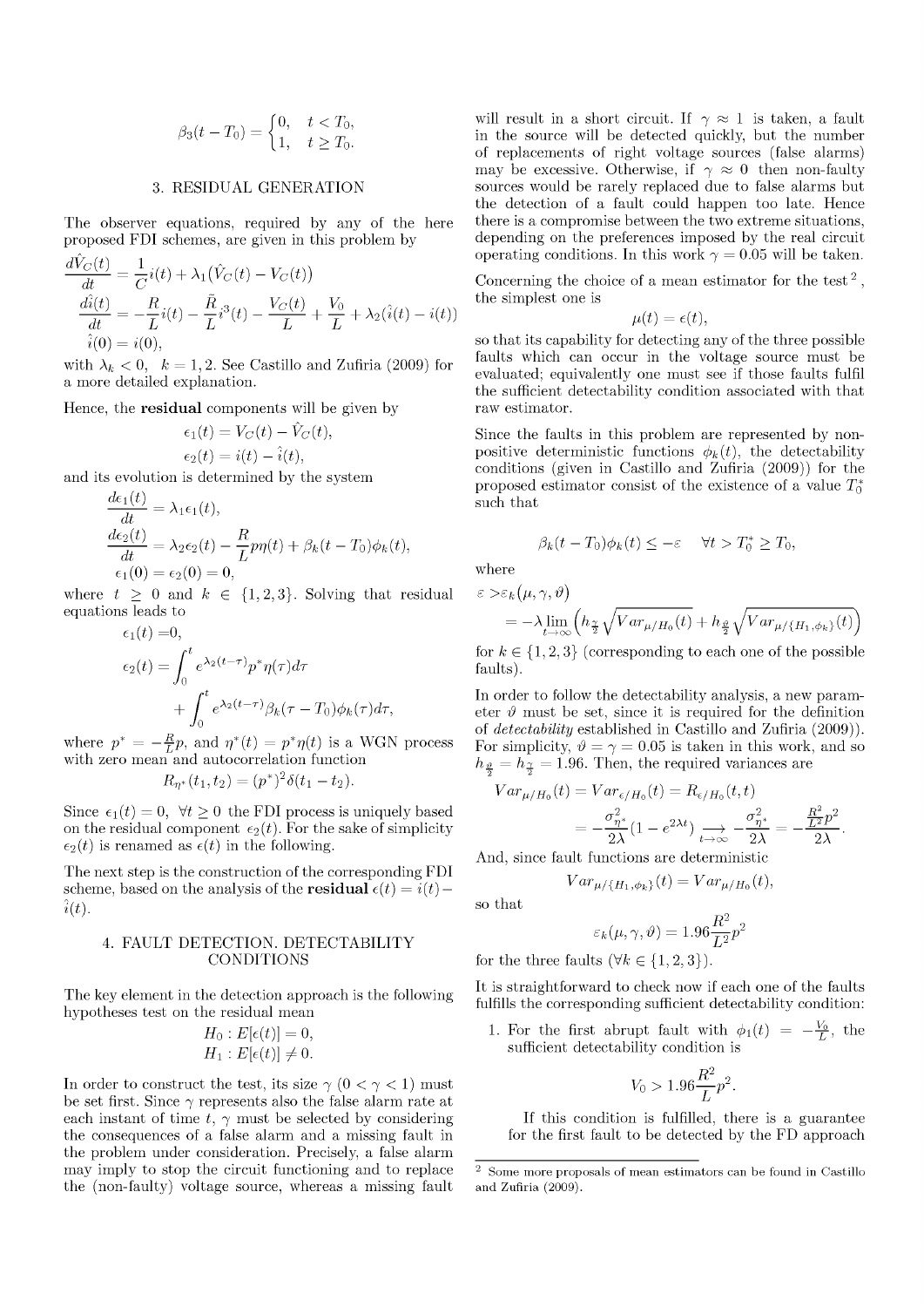determined by  $\mu(t) = \epsilon(t)$ . Otherwise, alternative mean estimators must be considered, such as

$$
\mu(t) = \frac{1}{t} \int_0^t \epsilon(\tau) d\tau.
$$

whose associated (detectability condition) value is

$$
\varepsilon_k(\mu, \gamma, \vartheta) = 0 \quad \forall k \in \{1, 2, 3\},\
$$

so that the sufficient detectability condition would be fulfilled by any  $V_0 > 0$ .

2. The second (incipient) fault with fault and time profile functions given in (2) leads to an associated detectability condition which results in the existence of a value  $T_0^*$  such that

$$
V_0(1 - e^{-\alpha(t - T_0)}) \ge \varepsilon' > 1.96 \frac{R^2}{L} p^2 \quad \forall t > T_0^* \ge T_0
$$

which is equivalent to

$$
V_0 > 1.96 \frac{R^2}{L} p^2.
$$

So, if this condition is satisfied in the circuit under study, the choice  $\mu(t) = \epsilon(t)$  will be valid; alternatively, as mentioned earlier, another mean estimator should be selected.

3. The third case fault function is a piecewise constant function which takes only values  $V_0$  and 0, periodically; hence, this fault function does not fulfil the sufficient detectability condition neither for the proposed estimator (except in some intervals), nor for the rest of mean estimators proposed in Castillo and Zufiria (2009). Hence no guarantee can be given that this fault is to be detected by the present FD approach.

In the following, the study is restricted to RL circuits such that

$$
V_0 > 1.96 \frac{R^2}{L} p^2.
$$
 (3)

If it is not the case, the mean estimator must be changed to

$$
\mu(t) = \frac{1}{t} \int_0^t \epsilon(\tau) d\tau,
$$

so that the procedure that follows also applies. (Note that no matter if (3) is satisfied, or even if other estimators are employed, the detection of the third fault will not be guaranteed.)

In addition, it is possible to calculate an approximation for the time the FD scheme takes to detect a given fault, that is  $T_d - T_0$ . In fact,  $\hat{T}_d^{\vartheta}$  is an upper bound for the detection instant of time  $T_d$  with probability  $1-\frac{\vartheta}{2}$ , so that  $\hat{T}_d^{\vartheta}-T_0$ is also an upper bound for  $T_d - T_0$  (see Castillo and Zufiria  $(2009)$ ).

The test acceptance region (see Castillo and Zufiria (2009)) is

$$
(l(t), u(t)) = \left( E[\mu(t)/H_0] - h_{\frac{\gamma}{2}} \sqrt{Var_{\mu/H_0}(t)}, \right. \\
 E[\mu(t)/H_0] + h_{\frac{\gamma}{2}} \sqrt{Var_{\mu/H_0}(t)} \right),
$$

and the symmetric confidence interval required to define  $\hat{T}_{d}^{\theta}$  (see Castillo and Zufiria (2009)) is

$$
(a_k^{\vartheta}(t), b_k^{\vartheta}(t)] = \left( E[\mu(t)/\{H_1, \phi_k\}] - h_{\frac{\vartheta}{2}} \sqrt{Var_{\mu/\{H_1, \phi_k\}}(t)}, \right)
$$

$$
E[\mu(t)/\{H_1, \phi_k\}] + h_{\frac{\vartheta}{2}} \sqrt{Var_{\mu/\{H_1, \phi_k\}}(t)} \right)
$$

varying with each fault  $(k = 1, 2, 3)$ . In the present case the involved values are

$$
E(\mu(t)/H_0) = 0
$$
  
\n
$$
E(\mu(t)/\{H_1, \phi_k\}) = \int_{T_0}^t e^{\lambda(t-\tau)} \beta_k(\tau - T_0) \phi_k(\tau) d\tau
$$
  
\n
$$
Var_{\mu/\{H_1, \phi_k\}}(t) = Var_{\mu/H_0}(t) \xrightarrow[t \to \infty]{} -\frac{R^2}{2\lambda}P^2
$$

Since the fault functions satisfy  $\phi_k(t) \leq 0$  then

$$
\hat{T}_d^{\vartheta} = T_d^{b,l}(\vartheta) = \inf\{t \ge T_0 / b_k^{\vartheta}(t) < l(t)\}.
$$

The continuity of the residual mean and variance (see Castillo and Zufiria (2009)) implies that functions  $b_k^{\vartheta}(t)$ and  $l(t)$  are also continuous, so that  $\hat{T}_d^{\theta}$  fulfils

$$
b_k^{\vartheta}(\hat{T}_d^{\vartheta}) = l(\hat{T}_d^{\vartheta}).\tag{4}
$$

Making some calculations

$$
l(t) \longrightarrow_{t \to \infty} -h_{\frac{\alpha}{2}} \sqrt{\frac{-\frac{R^2}{L^2}p^2}{2\lambda}}
$$
  
\n
$$
b_k^{\vartheta}(t) \longrightarrow_{t \to \infty} \int_{T_0}^t e^{\lambda(t-\tau)} \beta_k(\tau - T_0) \phi_k(\tau) d\tau + h_{\frac{\vartheta}{2}} \sqrt{\frac{-\frac{R^2}{L^2}p^2}{2\lambda}},
$$
  
\nand considering equality (4)

and considering equality (4)

$$
\int_{T_0}^{\hat{T}_d^{\vartheta}} e^{\lambda(\hat{T}_d^{\vartheta} - \tau)} \beta_k(\tau - T_0) \phi_k(\tau) d\tau \approx -(h_{\frac{\gamma}{2}} + h_{\frac{\vartheta}{2}}) \sqrt{\frac{-\frac{R^2}{L^2} p^2}{2\lambda}}.
$$
\n(5)

This is an equation on  $\hat{T}_d^{\theta}$  and  $T_0$ , which, in many cases, can be written on the increment  $\hat{T}_d^{\vartheta} - T_0$ . Then, particularizing for each fault, it provides an approximation for the time the FD scheme takes to detect such particular fault.

*For example, calculating the integral in the abrupt fault case*  $\phi_1(t) = -\frac{V_0}{L}$ , and substituting into (5)

$$
-\frac{V_0}{L}\frac{\left(1-e^{\lambda(\hat{T}_d^{\vartheta}-T_0)}\right)}{\lambda} \approx -(h_{\frac{\gamma}{2}}+h_{\frac{\vartheta}{2}})\sqrt{\frac{-\frac{R^2}{L^2}p^2}{2\lambda}}
$$

*so that* 

$$
\hat{T}_d^{\vartheta} - T_0 \approx \frac{1}{\lambda} \ln \left( \left( 1 - \frac{L\lambda}{V_0} (h_{\frac{\gamma}{2}} + h_{\frac{\vartheta}{2}}) \right) \sqrt{\frac{-\frac{R^2}{L^2}p^2}{2\lambda}} \right)
$$

*Taking for instance*  $R = L = 1, V_0 = 7, p = 1, \lambda = -0.5$ and  $\gamma = \vartheta = 0.05$ , the value  $\hat{T}_{d}^{\vartheta} - T_0 \approx 0.675$  is obtained, as an upper bound for the time the detection of this first *fault takes, with probability* 0.975.

The same way such value  $T_d^{\theta} - T_0$  can be computed for  $\emph{fault $\phi_2$}$  and even for fault  $\phi_3,$  which despite not fulfilling the sufficient detectability condition is  $\hat{T}_d^{\vartheta}$ -detectable.

The theoretical analysis provides the required elements to run the simulations. In the following the simulation results corresponding to faults  $\{\phi_k(t), k = 1, 2, 3\}$  at time  $T_0 = 50$ , in a circuit with

$$
R=1
$$
  $\Omega$ ,  $L=1$  H,  $V_0=7$  V,  $p=1$ ,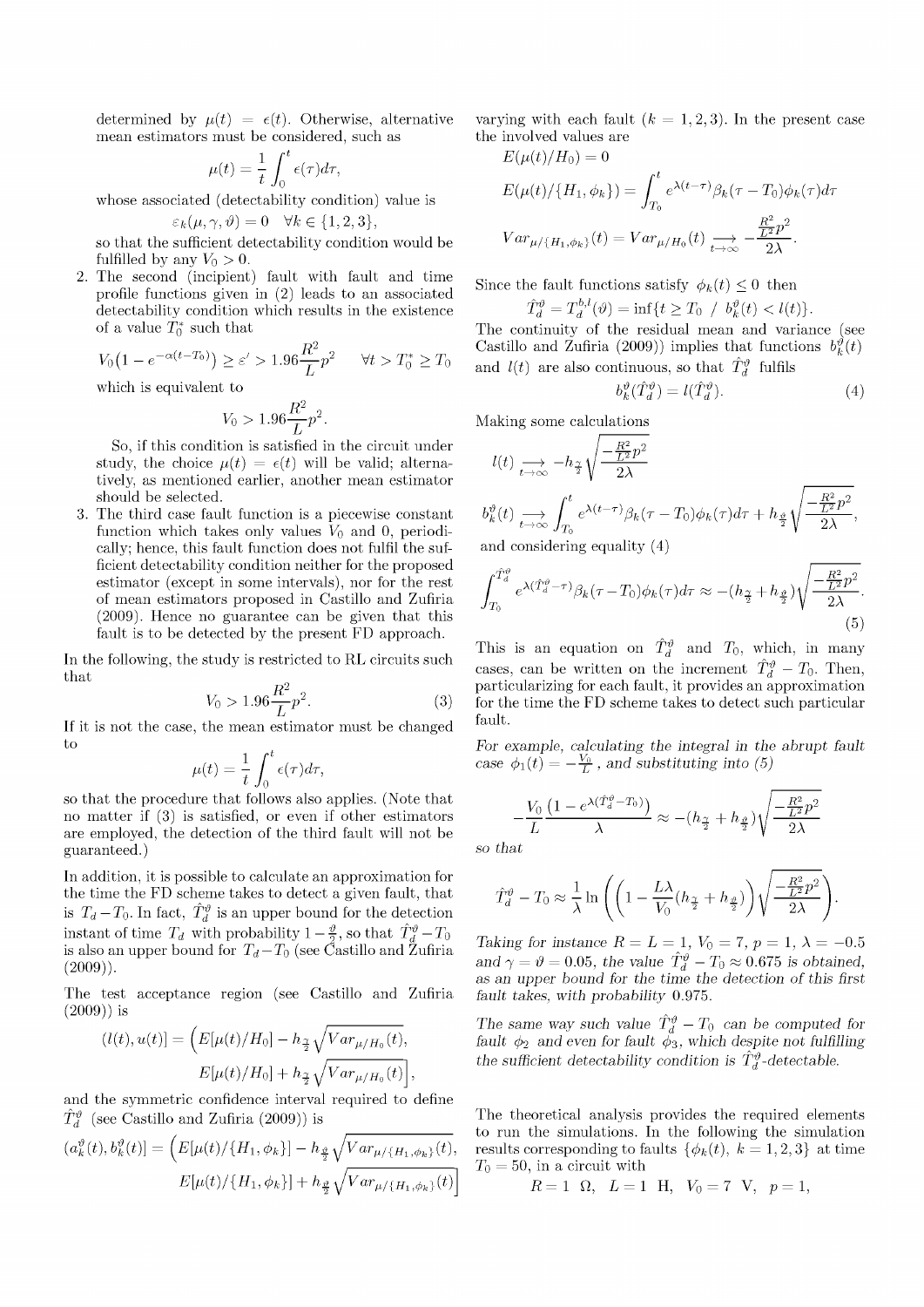are presented, for the FDI scheme with  $\gamma = 0.05$  as the size of all the tests involved in the procedures.

• The first simulation corresponds to the occurrence of the abrupt fault  $\phi_1(t) = - \frac{V_0}{L}$ . The fault is detected quite quickly,  $T_d = 50.31$ , so the detection process takes 0.31; as expected, this value is under the upper bound given above  $(\hat{T}_d^{\theta} - T_0 \approx 0.675)$ . The process is represented in Fig. 2.



Fig. 2. Detection of the abrupt fault

• The next simulation considers the incipient fault

$$
\phi_2(t) = -\frac{V_0}{L},
$$
  
\n
$$
\beta_2(t - T_0) = \begin{cases} 0, & t < T_0, \\ 1 - e^{-\alpha(t - T_0)}, & t \ge T_0, \end{cases}
$$

with  $\alpha = 0.01$ . The result can be seen in Fig. 3; obviously, it takes more time to be detected, since the fault effect increases gradually. For this particular realization  $T_d = 66.78$ .



Fig. 3. Detection of the incipient fault

• Finally, the occurrence of the third fault, with piecewise constant function, is simulated. Remember that this fault does not fulfil the sufficient detectability condition. Nevertheless, in this case, since its initial behavior is similar to the abrupt fault, the FD scheme does detect the fault  $(T_d = 50.31)$ . See Fig. 4.

# 5. FAULT ISOLATION

In this section, the **isolation** phase is addressed. The occurrence of the abrupt fault  $\phi_1$  is simulated, and two



Fig. 4. Detection of the constant piecewise fault

alternative isolation schemes are applied to conclude that this abrupt fault is actually occurring in the system among the three given possibilities.

The fault can be isolated via the collection of **hypothese s tests** 

$$
H_0: E[\epsilon(t)] = E[\epsilon(t)/\phi_1] \quad H_0: E[\epsilon(t)] = E[\epsilon(t)/\phi_2]
$$
  

$$
H_1: E[\epsilon(t)] \neq E[\epsilon(t)/\phi_1] \quad H_1: E[\epsilon(t)] \neq E[\epsilon(t)/\phi_2]
$$

$$
H_0: E[\epsilon(t)] = E[\epsilon(t)/\phi_3]
$$
  

$$
H_1: E[\epsilon(t)] \neq E[\epsilon(t)/\phi_3].
$$

Taking the residual as a raw mean estimator to construct the tests, the following tests acceptance regions are obtained

$$
(l_k(t), u_k(t)] = \left( E[\epsilon(t)/\phi_k] - h_{\frac{\gamma}{2}} \sqrt{Var_{\epsilon/\phi_k}(t)}, \right. \\
E[\epsilon(t)/\phi_k] + h_{\frac{\gamma}{2}} \sqrt{Var_{\epsilon/\phi_k}(t)} \right),
$$

with  $k = 1, 2, 3$ . The region where the residual sample path remains will indicate that the fault corresponding to that region is the actual fault affecting the system.

In order to determine such regions, the following terms must be computed

$$
E[\epsilon(t)/\phi_k] = \epsilon(T_d)e^{\lambda(t-T_d)} + \int_{T_d}^t e^{\lambda(t-\tau)}\beta_k(\tau - T_0)\phi_k(\tau)d\tau,
$$
  
\n
$$
Var_{\epsilon/\phi_k}(t) = Var_{\epsilon/H_0}(t) = -\frac{\frac{R^2}{L^2}p^2}{2\lambda}(1 - e^{2\lambda t})\sum_{t \to \infty}^{\infty} -\frac{\frac{R^2}{L^2}p^2}{2\lambda}.
$$

Applying the proposed isolation method, based on checking the residual mean at each time *t,* the result represented in Fig. 5 are obtained: the residual realization remains inside the acceptance region corresponding to the abrupt fault  $\phi_1$  and outside the rest of regions.

As an alternative isolation method the **Bayes rule** can also be applied. For doing so the prior probabilities of occurrence of the three faults are first needed; assuming they can occur with the same probability

$$
p_1 = p_2 = p_3 = \frac{1}{3},
$$

it is straightforward to calculate the posterior probabilities